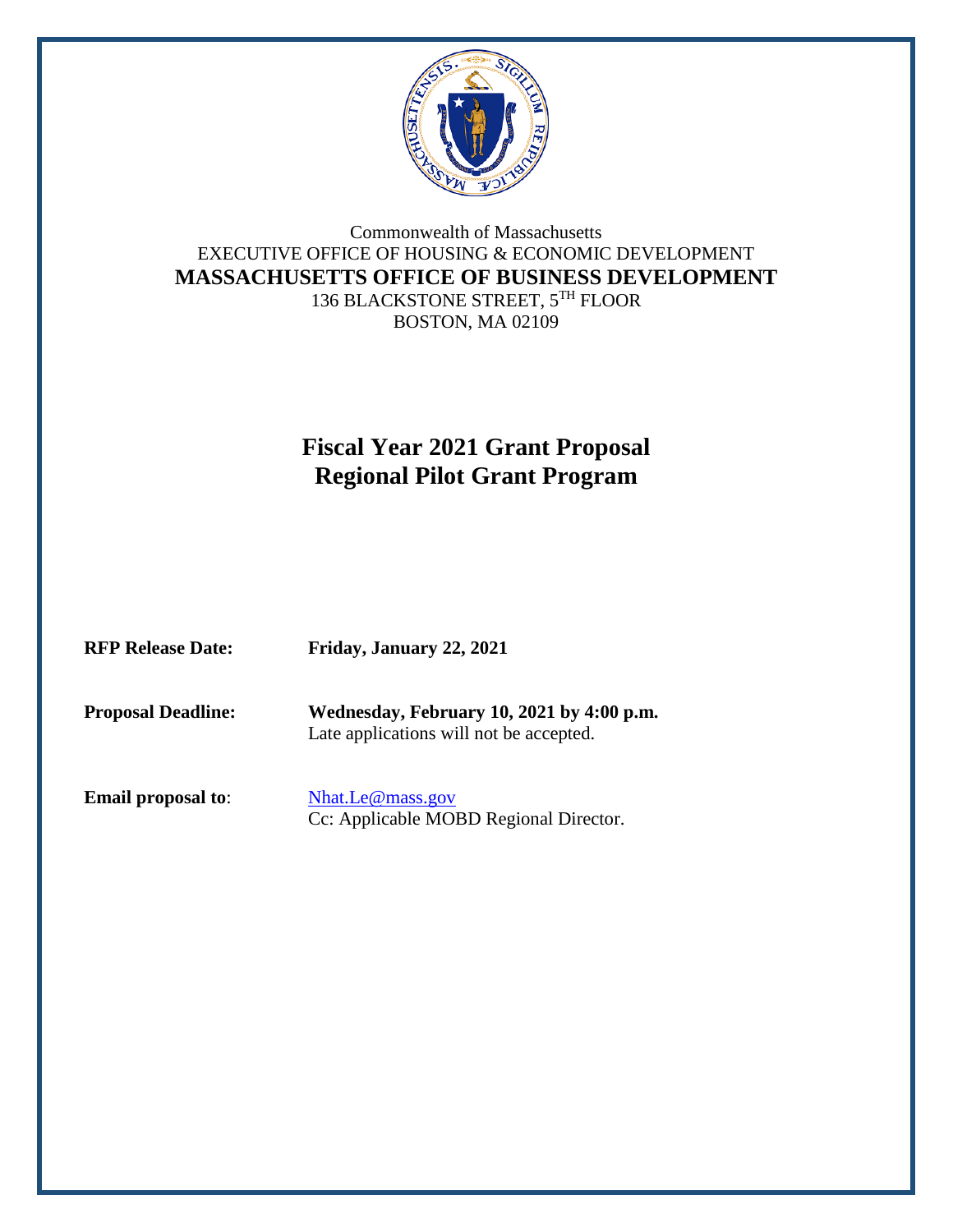### **Fiscal Year 2021 Grant Proposal Regional Pilot Projects**

#### **Announcement and Overview**

The Massachusetts Office of Business Development is accepting proposals for the Regional Pilot Project Grant Program for Fiscal Year 2021.

MOBD is seeking partnership proposals from municipalities, public entities, or 501(c) organizations that are federally tax exempt under the Internal Revenue Code and intend to promote regional recovery from the economic impacts of the 2019 novel coronavirus. The goal of this pilot program is for municipalities and organizations to work together to create solutions for recovery in their specific economies.

Maximum grant per application should not to exceed \$250,000. The project proposal must demonstrate how the organization/municipalities support businesses and communities in stabilizing and/or growing their regional economy with one or more of the recovery efforts under Partnerships for Recovery, with some suggested eligible projects:

- **Get Massachusetts Back to Work**: *Partnerships for Recovery* recognizes that good jobs are critical to economic recovery and growth, for local economies and the Commonwealth broadly. Projects that support job creation, transportation solutions which unlock the ability to work, childcare for children of workers with no other option, could all be innovative approaches to getting people back to work.
- **Support Small Business:** The COVID-19 pandemic has had dramatic impacts on our small business communities. Innovative projects to support small businesses might include regional marketing efforts, collaborations to support key sectors across multiple municipalities, or an online catalogue for Main Street businesses.
- **Revitalize Downtowns:** Main Streets and downtowns have experienced decreased foot traffic and economic activity throughout the pandemic. *Partnerships for Recovery* promotes innovative ways to drive new business in a COVID-19 safe format; examples might include a digital tour tool that highlights community landmarks.
- **Foster Innovation**: *Partnerships for Growth* recognizes that, in addition to short-term economic needs, our innovation economy is a long-term asset and can be a key part of the recovery strategy. Innovative projects in this space would be welcome – for example, a program that supports supply chain resilience or partnerships that promote hiring in supply chains industries critical to regional employment.

This funding should not be used to fund projects or purposes for which there is already state or federal funding available (i.e. Shared Streets and Spaces Grant Program, Paycheck Protection Program, Small Business Grant Relief programs). In addition, no capital-related projects will be funded.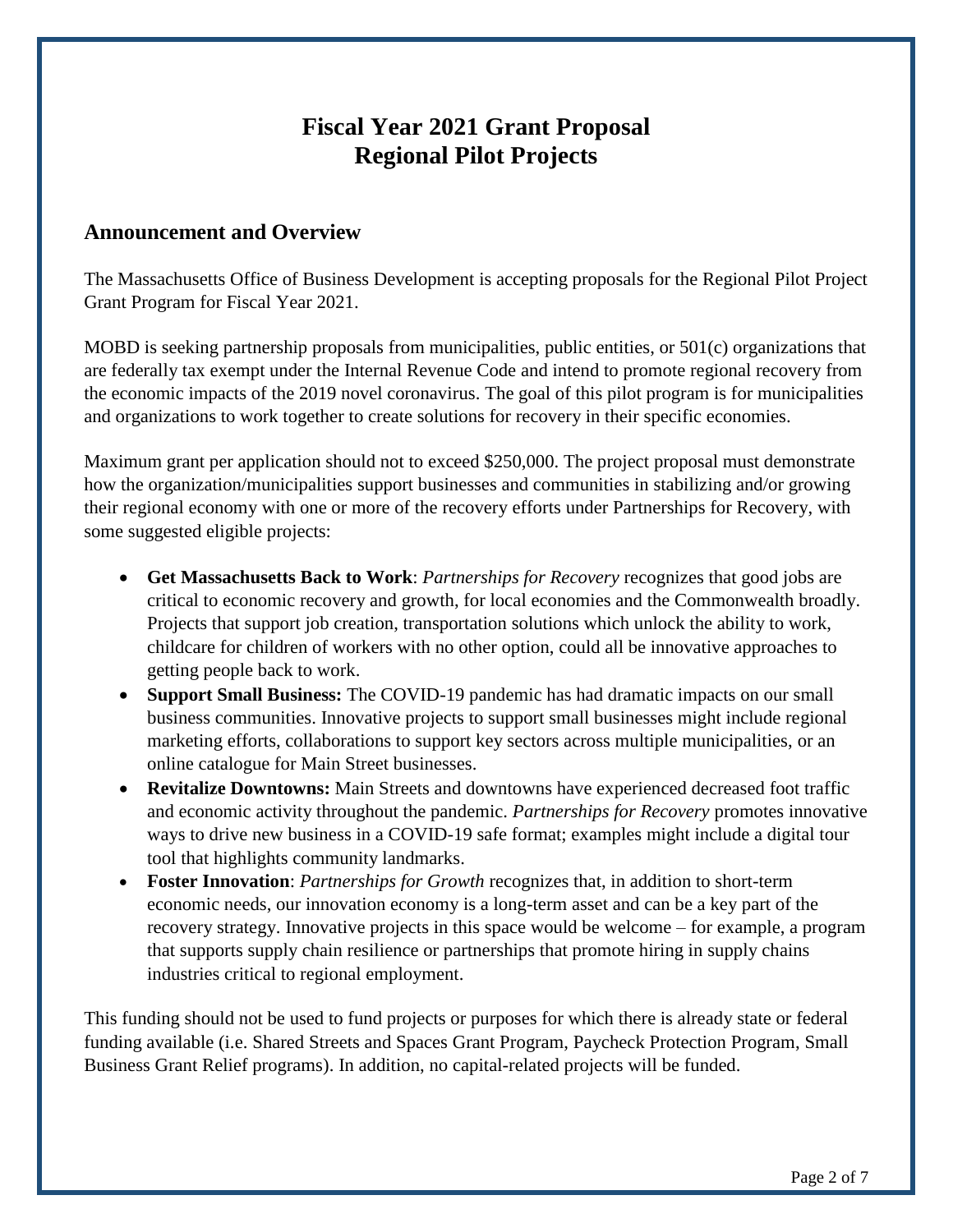Grant proposals should define the communities they serve and provide clear performance benchmarks and metrics.

Grant proposals should not encompass areas that have other sources of funding. Any current contracted REDO must specify the specific project or initiative that they want to expand.

### **Eligible applicants**

Any Massachusetts city or town, any public entity, or 501(c) organizations that are federally tax exempt under the Internal Revenue Code may apply to the program for a grant. The grant application **must consist of two or more municipalities, or organizations representing said municipalities**. If lead applicant is not a municipality, a commitment letter from at least 2 municipalities is required.

#### **Selection process and criteria**

MOBD, in consultation with EOHED, will review and score the grant proposals. Successful applications will possess the following criteria:

- 20 points **Need**: Demonstrate a strong need for the pilot project being funded.
- 20 points **Achievability**: Have reasonable scope, budget, and clear achievable performance metrics.
- 10 points **Outcome and Impact**: Have strong impact and outcome.
- 20 points **Capacity and Partnership**: Have appropriate partner and committed leadership to carry out and complete the project.
- 10 points **Track record of success**: Demonstrate experience, successes with community economic development and partners in completing projects.
- 10 points **Innovation**: Have unique innovative qualities to the region.
- 10 points **Sustainability**: Have a clear path for sustainability outside of the grant award.

### **Timeline of Project**

All invoices should be dated by June 30, 2021; however, activities may proceed throughout the summer.

### **Contract and Payment**

If the proposal is accepted for funding, disbursement of grant funds is subject to the execution of a contract with the grantee. The application and grant proposal narrative shall become the basis for MOBD's contract negotiations with the applicant to determine the precise scope of work, budget, and use of funds. All documents deemed necessary by MOBD will be revised from the grant proposal and incorporated into the contract as attachments, including a scope of work submitted by the Grantee and approved by MOBD.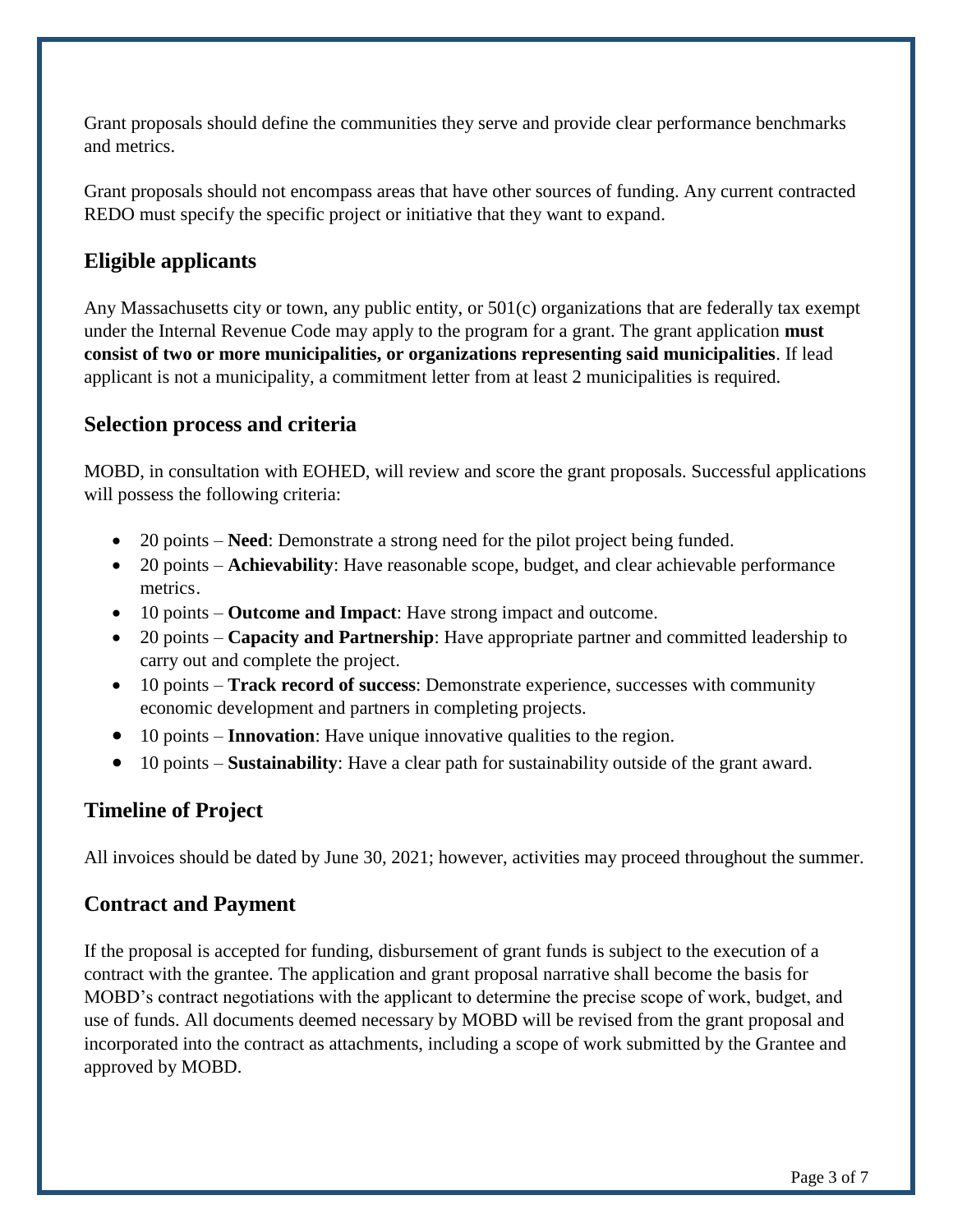# **Grant Program Reporting**

A final report will be due at the end of FY2021 to report on the completion of the project.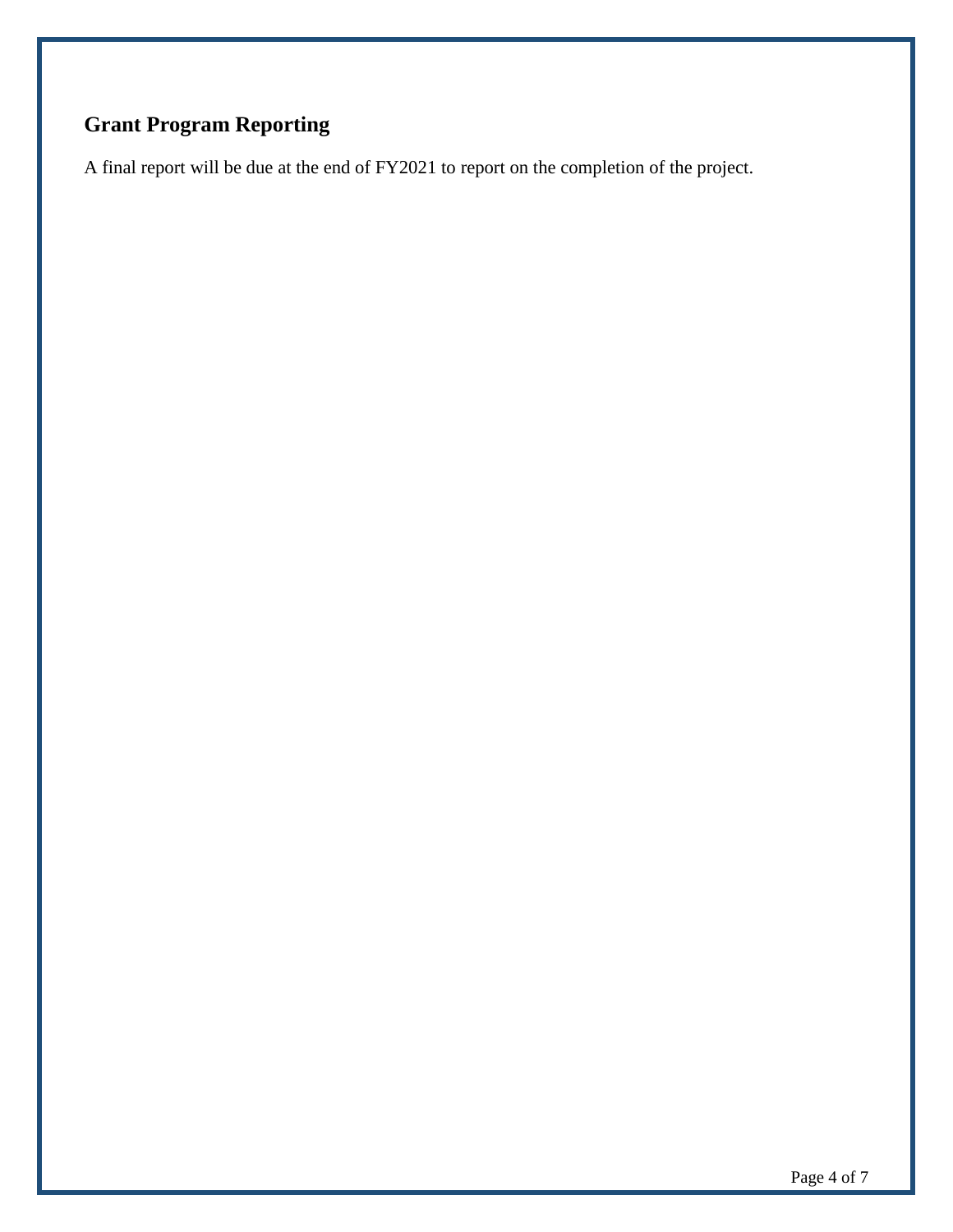## **Fiscal Year 2021 Grant Application Regional Pilot Projects**

| <b>APPLICANT INFORMATION</b>                                                                                                                                                                                   |                                                                                     |                              |  |  |  |
|----------------------------------------------------------------------------------------------------------------------------------------------------------------------------------------------------------------|-------------------------------------------------------------------------------------|------------------------------|--|--|--|
| Organization<br>Name/Municipality:                                                                                                                                                                             |                                                                                     |                              |  |  |  |
| letters attached?                                                                                                                                                                                              | If lead applicant is not a municipality, are there two or more municipal commitment | <b>Yes</b><br>N <sub>0</sub> |  |  |  |
| <b>Lead Contact</b><br>Info                                                                                                                                                                                    | Name/Title:<br>Phone:<br>Email:<br>Address:                                         |                              |  |  |  |
|                                                                                                                                                                                                                | <b>REGIONAL PILOT PROJECT DESCRIPTION AND BUDGET</b>                                |                              |  |  |  |
|                                                                                                                                                                                                                | <u>Project Overview: Please describe the project in 2-3 sentences.</u>              |                              |  |  |  |
|                                                                                                                                                                                                                |                                                                                     |                              |  |  |  |
|                                                                                                                                                                                                                |                                                                                     |                              |  |  |  |
|                                                                                                                                                                                                                |                                                                                     |                              |  |  |  |
|                                                                                                                                                                                                                |                                                                                     |                              |  |  |  |
| Narrative on proposed project                                                                                                                                                                                  |                                                                                     | Attached                     |  |  |  |
| Applicants should detail the pilot project that shows how the project will help the regional economy recover<br>from COVID-19, addressing one or more of the recovery efforts under Partnerships for Recovery. |                                                                                     |                              |  |  |  |
|                                                                                                                                                                                                                | Limited to 2-3 pages, font size Times 12, 1" margin.                                |                              |  |  |  |
|                                                                                                                                                                                                                |                                                                                     |                              |  |  |  |
|                                                                                                                                                                                                                |                                                                                     |                              |  |  |  |
|                                                                                                                                                                                                                |                                                                                     |                              |  |  |  |
|                                                                                                                                                                                                                |                                                                                     |                              |  |  |  |
|                                                                                                                                                                                                                |                                                                                     |                              |  |  |  |
|                                                                                                                                                                                                                |                                                                                     |                              |  |  |  |
|                                                                                                                                                                                                                |                                                                                     |                              |  |  |  |
|                                                                                                                                                                                                                |                                                                                     |                              |  |  |  |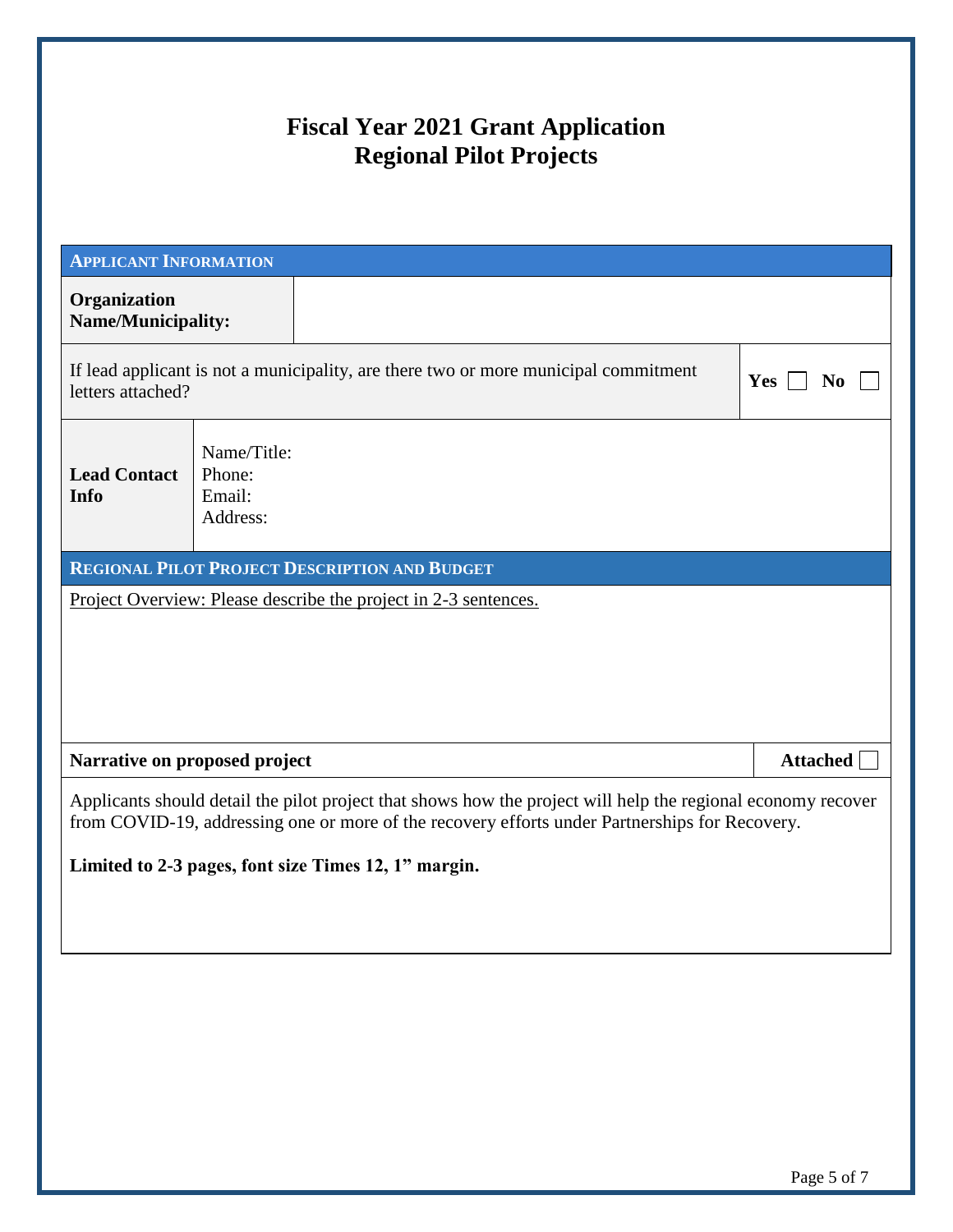### **GRANT BUDGET FORM**

**Please use the budget worksheet as a sample to provide the details of your project budget.** Enter the breakdown for the requested amount grant plus any other funds\* that support the project, if applicable. Identify source of other funds and indicate if they have been committed. Add categories, as needed.

|                              | <b>Amount</b>  | Match /<br><b>Other</b> | <b>Total</b><br>Project | <b>Source of Match /</b> |
|------------------------------|----------------|-------------------------|-------------------------|--------------------------|
| <b>Spending Category</b>     | <b>Request</b> | <b>Funds</b>            | <b>Budget</b>           | <b>Other Funds</b>       |
| Personnel (including         |                |                         |                         |                          |
| taxes/fringe)                |                |                         |                         |                          |
| Consultants / Professional   |                |                         |                         |                          |
| Fees                         |                |                         |                         |                          |
| <b>Partner Subcontracts</b>  |                |                         |                         |                          |
| Program Supplies / Materials |                |                         |                         |                          |
| Events / Meeting Expenses    |                |                         |                         |                          |
| Other / Miscellaneous        |                |                         |                         |                          |
| <b>Subtotals</b>             |                |                         |                         |                          |
| General Administration /     |                |                         |                         |                          |
| Overhead                     |                |                         |                         |                          |
| <b>Grand Total</b>           |                |                         |                         |                          |

**If applicable, indicate if the match/other funds are committed. Also use this space, as needed, for line item explanations and/or justification for additional categories.**

\**Match funds are not required. However, proposals that include any funding support from other sources (federal or municipal government, foundations, private donors, etc.) will be given additional consideration.*